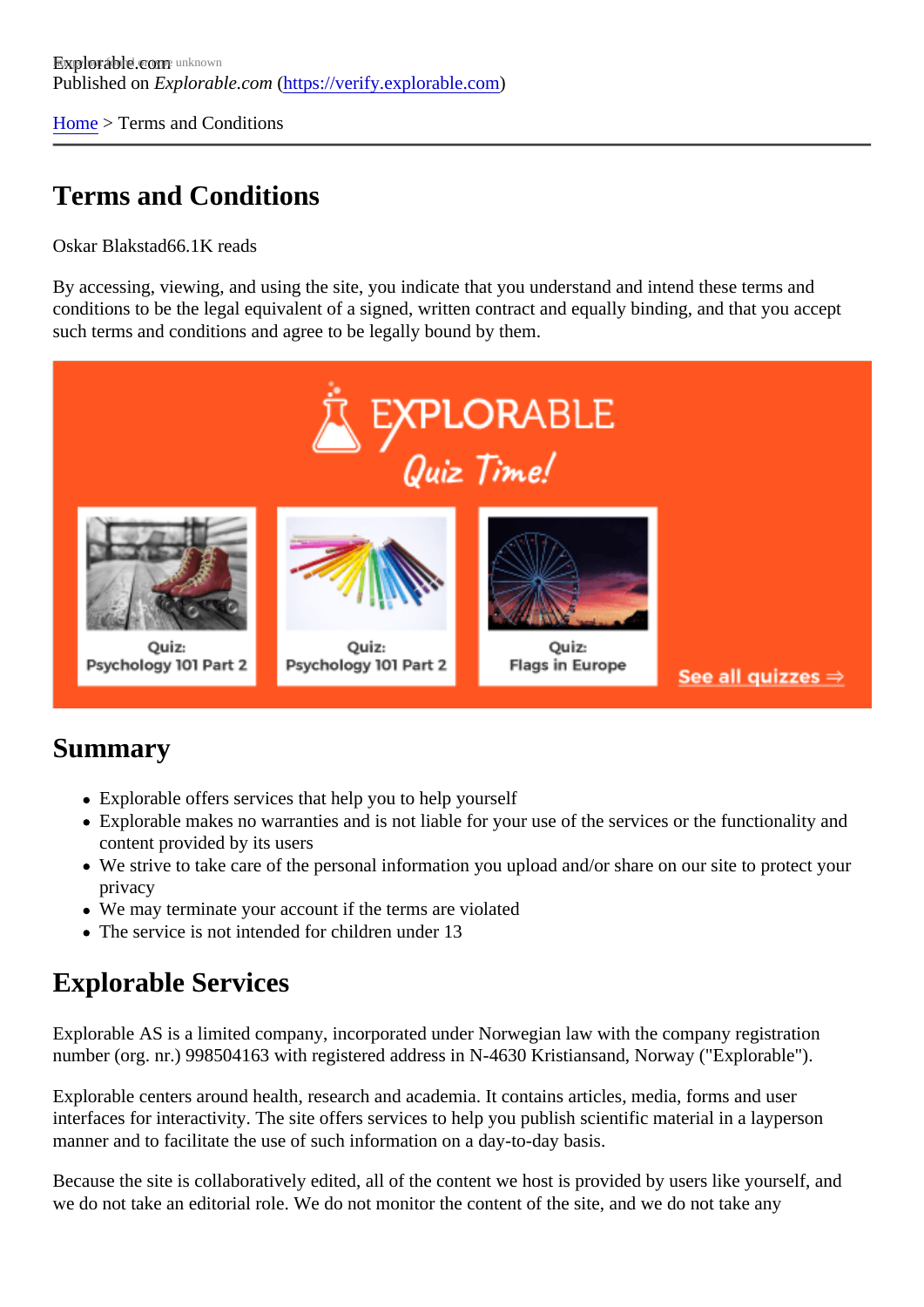responsibility for its content.

Please note that Explorable reserves the right to change the terms and conditions. Your continued use of the site following reasonable notice of such modifications will constitute your acceptance of such changes. You also agree that notices we may provide on out site shall be deemed reasonable notice for this purpose.

# **Privacy**

We respect your privacy and integrity and strive to take the best care when we collect, store, use and protect your personal information accordingly. We collect and store data in a need-to-know basis only.

Due to the nature of the information and services on this site, changing user data may be limited or prohibited. All information and data put on this site by its users may be deleted by the user himself.

Work changed by others according to the contents license may only be deleted in full or in part when in accordance with the license.

When a user requests or reads a page on our site, Explorable may keep raw logs of such transactions for technical purposes. These will not be published or used to track legitimate users. If applicable, Explorable will keep logs according to the EU directive 2006/24/EF insofar as these regulations are implemented by Norwegian law or according to the legislations at the place of our databases at any given time.

The site set a temporary session cookie on a visitor's computer when our site is visited. Cookies are used to provide a better user experience, and provide good services from our site. Please see our privacy policy page. Cookies can be disabled in your browser, but this may limit the functionality of the site.

Edit of public information on the site are logged with username and/or network IP address of the editor. Editing history is aggregated by author in a public contribution list, as long as the user has not explicitly selected to be anonymous. If a third party request to know who has put the content on the site according to the terms of notice and takedown, Explorable may give this third party information on IP address of the author or any other information to identify the publisher.

Editors who have not logged in may be identified by network IP address. Depending on one's connection, this IP address may be traceable. It may be possible to use this information in combination with other information, including editing style and preferences, to identify an author completely.

We do not log IP addresses for login purposes and as long as all information and data in the account is personal and not public and insofar that we do not have a legal obligation to do so. If the user do not put any identifiable information on the account, it will not be possible for Explorable to identify the user.

We strive to keep your personal information secure. We do encourage you to use non-identifiable information in all forms as possible to avoid any risk of sensitive information being linked to you.

We provide different access levels for our users. We provide user accounts with e-mail and password as login, which may identify you as a user. We also provide anonymous login through a unique, personal code. However, we cannot control whether any given information make an identification of you in person.

### **Users**

There can only be one user on each account. It may be possible to pay for a bulk number of individual accounts as described on our site.

Users are not required to register an email address. Users whose accounts do not have a valid email address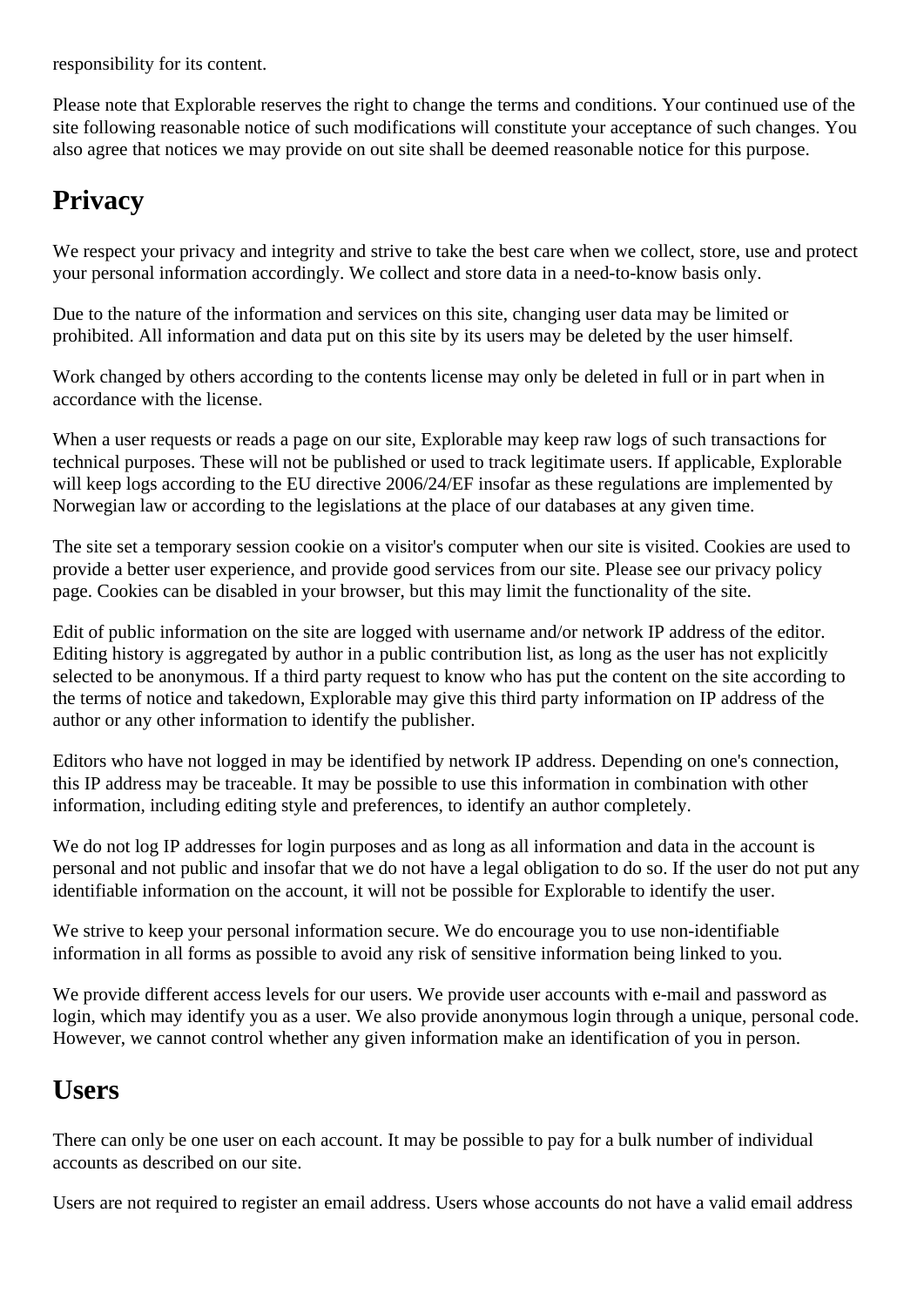will not be able to reset their password if it is lost.

You are legally responsible for all information and data you put on our site. For your own protection you should exercise caution and avoid contributing any content that contain sensitive personal and identifiable data about yourself or that may result in criminal or civil liability under any applicable law. We do not offer any protection, guarantee, immunity or indemnification for the information hosted on our site by you.

We have different types of user accounts that may have different access and different roles on the site. Some users provide content for others to use, other have access to the material and others again only use the site for personal information and self-help.

We encourage you to be civil and polite in your interactions with others in the community, to act in good faith, and to make edits and contributions aimed at furthering the mission of the shared material.

You can cancel your account at any time by using the site's user interface. All personal data is deleted if your account is cancelled.

Certain activities, whether legal or illegal, may be harmful to other users and violate our rules, and some activities may also subject you to liability. You may not engage in such activities on our sites:

- Engaging in harassment, threats, stalking, spamming, or vandalism,
- Transmitting chain mail, junk mail, or spam to other users,
- Violating the privacy of users and others,
- Soliciting personally identifiable information for purposes of harassment, exploitation, violation of privacy, or any promotional or commercial purpose not explicitly approved by Explorable,
- Engaging in false statements, impersonation, or fraud,
- Intentionally or knowingly posting content that constitutes libel or defamation,
- Attempting to impersonate another user or individual, misrepresenting your affiliation with any individual or entity, or using the username of another user with the intent to deceive,
- Infringing copyrights, trademarks, patents, or other proprietary rights under applicable law,
- Posting pornography or any other similar content,
- Using the services in a manner that is inconsistent with applicable law, criminal activities or illegal purposes, and
- Posting or distributing content that contains any viruses, malware, worms, trojan horses, malicious code, or other device that could harm our technical infrastructure or system or that of our users.

Engaging in automated uses of the site that are abusive or disruptive of the services and have not been approved by Explorable:

- Disrupting the services by placing an undue burden on the site,
- Knowingly accessing, tampering with, or using any of our non-public areas in our computer systems without authorization, and
- Probing, scanning, or testing the vulnerability of any of our technical systems

Explorable AS reserve the right to delete user accounts and content without prior notice. This will typically happen for users that violate these Terms and Conditions or that has been inactive for a period of more than 12 months.

## **The Site**

The Explorable ("Explorable") explorable.com website is owned and operated by Explorable AS. There are several authors writing articles for the website and the site is open for our users to provide content. We are not well-renowned professionals, nor do we wish to profile the website as authoritative. We aim to provide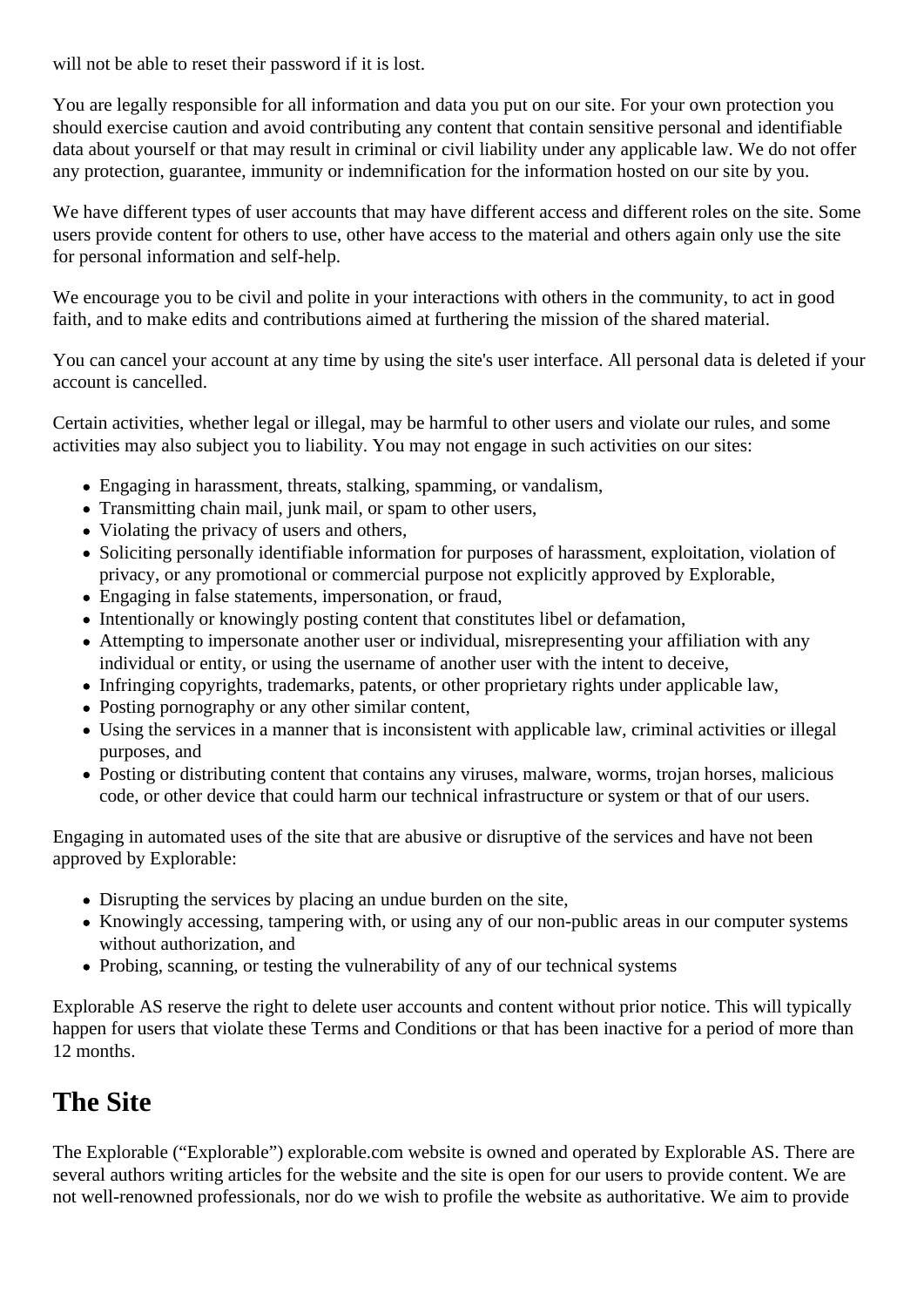content which is easy to understand and accurate, but cannot control, check or in other ways validate content put on our site by our users.

We do not endorse any opinions expressed via our services, and we do not represent or guarantee the truthfulness, accuracy, or reliability of any submitted community content. We only provide access to the content that users have contributed and edited.

The site contains of material both provided by Explorable AS and by its users. Explorable do not endorse, check or have any responsibility for the information put on the site by its users.

## **Research**

Explorable offers services to researches, enabling them to do surveys, questionnaires etc. for a given purpose. In some cases, this may require a separate agreement between the researcher and Explorable.

The researcher is responsible for obtaining all necessary licenses to conduct the research from the domestic or foreign authorities as applicable. Such a license shall also cover the collection of data through Explorable.

All research subjects must accept a specific set of terms and conditions for the research project, with description on what information is collected, the purpose of collecting the data and how the data may be used. If the information given can identify the subject, the subject must give an informed consent to such a collection of data.

All information in relation to the research shall be kept confidential, and shall not be disclosed to any third party without the consent of the other party or the user at hand. If the researcher is a public body, the scope of the confidentiality obligation under these provision shall not be wider than the obligation imposed by the Act of 10 February 1967 relating to Procedure in Cases concerning the Public Administration (the Public Administration Act) or corresponding sector-specific regulations. The confidentiality obligation pursuant to this provision shall not prevent the disclosure of information if such disclosure is required pursuant to an act or regulations, including disclosure and a right of access pursuant to the Act of 19 May 2006 relating to the Right of Access to Documents in the Public Administration (the Freedom of Information Act). The other party shall, if possible, be notified prior to the disclosure of such information.

The parties shall take all necessary precautions to prevent unauthorized persons from gaining access to, or knowledge of, confidential information.

The confidentiality obligation shall apply to the parties' employees, subcontractors and other third parties who act on behalf of the parties in connection with this agreement. The parties may only transmit confidential information to such subcontractors and third parties to the extent necessary for the implementation of the agreement, and provided that they are subjected to a confidentiality obligation corresponding to that stipulated in this agreement.

Right of ownership to the data collected vest on the researcher/collector.

Explorable AS reserve the right to do research on all data on the site anonymously, both by Explorable and a third party, which has an agreement with Explorable to do so.

# **Copyright**

In general, content on the site is provided with a Creative Commons Attribution-ShareAlike 3.0 Unported License ("CC BY-SA"). However, content may also be made available on other copyright terms and conditions. The license is stated on the specific content on our site and may be used in accordance with the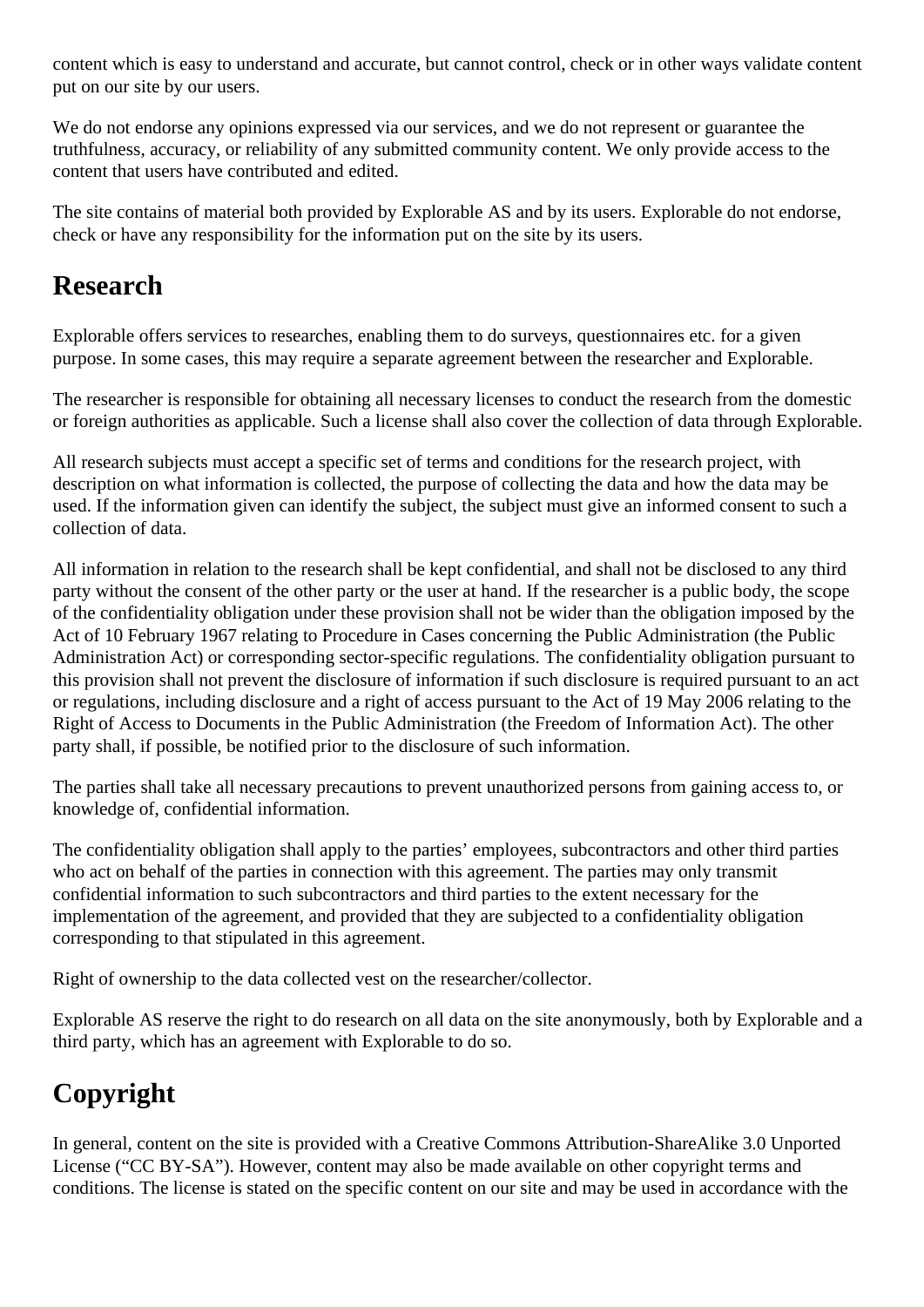terms and conditions of the actual license. You must provide proper attribution to the author in connection with your use of any content. Any rights not expressly granted herein and in the content at hand, are reserved.

You agree to the following licensing requirements for all content put on out site:

- When you submit content to which you hold the copyright, you agree to license it under Creative Commons Attribution-ShareAlike 3.0 Unported License ("CC BY-SA") unless otherwise stated.
- You may import content that you have found elsewhere or that you have co-authored with others, but in such case you warrant that the content is available under terms that are compatible with the CC BY-SA 3.0 license.
- You agree that, if you import text under a CC BY-SA license that requires attribution, you must credit the author(s) in a reasonable fashion.
- Except as consistent with your license, you agree that you will not unilaterally revoke or seek invalidation of any license that you have granted.
- Any re-use must comply with the underlying license(s).
- When modifying or making additions to content on our site, you agree to license the modified or added content under CC BY-SA 3.0 or later.
- You agree to clearly indicate that the original work has been modified.

# **Payments and Refunds**

All Payments to Explorable are non-refundable. Termination of running billing cycles only terminate future payments and stop the services accordingly.

# **Trademarks**

The trademark EXPLORABLE (appl. no. 201310869 pending) and all other names, logos, and icons identifying Explorable AS and/or its products and services are proprietary marks of Explorable AS. User use of the Explorable AS trademarks is not permitted without obtaining permission. Other product and company names mentioned at the site may be the trademarks of their respective owners.

## **Notice and Takedown**

If you find illegal material, copyright infringements, misuse of trademarks or other such content on our site you may send a notice with the following information:

- Identification of the work claimed to have been infringed and information reasonably sufficient to permit the service provider to locate the material.
- Information reasonably sufficient to permit the service provider to contact the complaining party, such as an address, telephone number and email address
- A statement that the complaining party has a good faith belief that use of the material in the manner complained of is not authorized by the copyright owner, its agent, or the law.
- A statement that the information in the notification is accurate, and under penalty of perjury, that the complaining party is authorized to act on behalf of the owner of an exclusive right that is allegedly infringed.

Upon receiving such a notice, we will remove or disable access to the alleged infringing material and at the same time notifying the infringer of the action. If we receive a counter notification from the alleged infringer, we will notify the claiming party of the objection. If legal action is not taken within 30 days, the content will be restored.